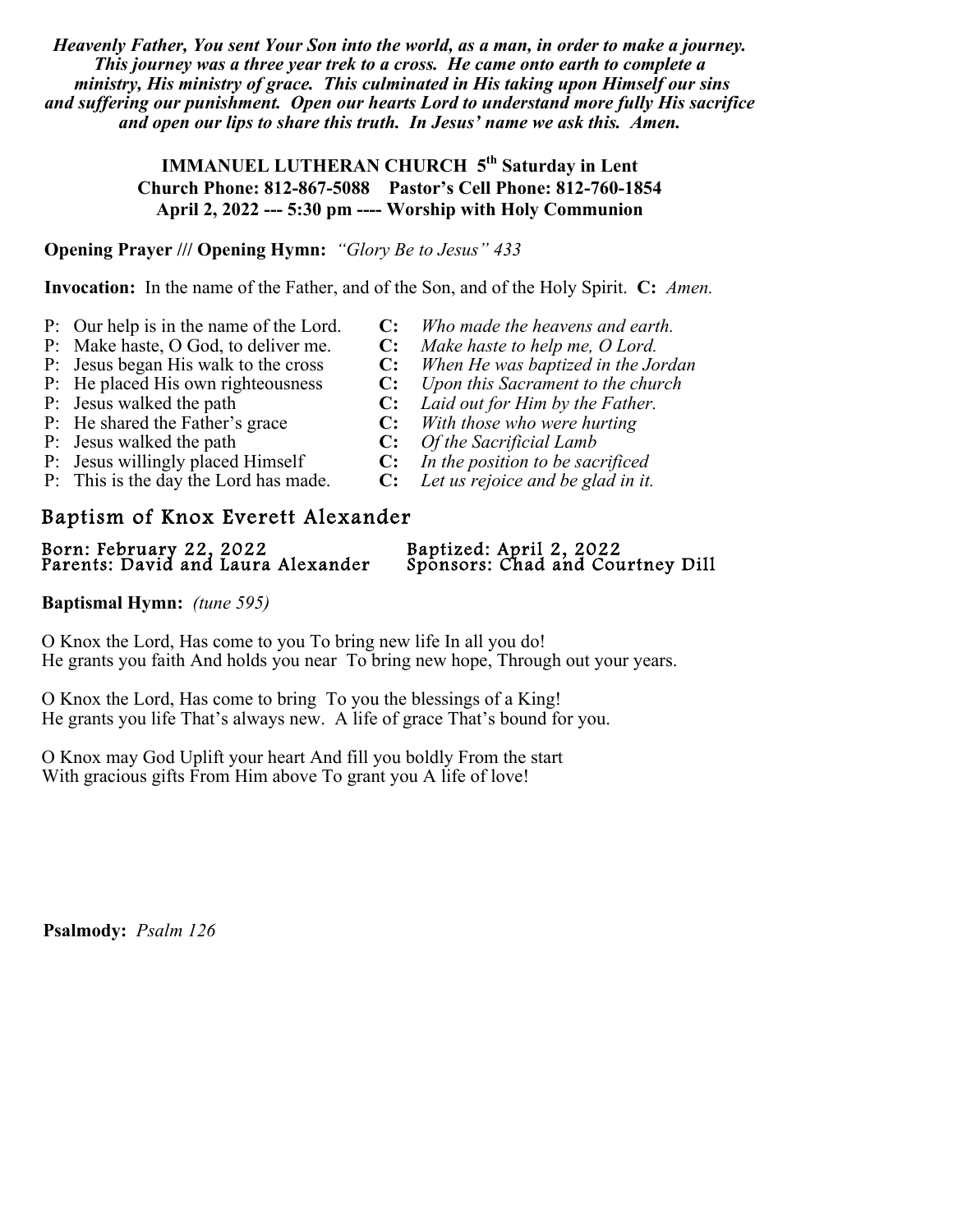- P: When the Lord brought back the captives to Zion, we were like men who dreamed. **C:** *Our mouths were filled with laughter, our tongues with songs of joy.*
- P: Then it was said among the nations, **C:** *"The Lord has done great things for them."*
- P: The Lord has done great things for us, and we are filled with joy. C: *Restore our fortunes, O Lord, like streams in the Negev.*
- P: Those who sow in tears will reap with songs of joy. **C:** *He who goes out weeping, carrying seed to sow, will return with songs of joy, carrying sheaves with him.*
- **All:** *Glory be to the Father, and to the Son, and to the Holy Spirit. As it was in the beginning, is now, and ever shall be, world without end. Amen.*

**Collect:** Almighty God, by Your great goodness mercifully look upon Your people that we may be governed and preserved evermore in body and soul; through Jesus Christ, Your Son, our Lord, who lives and reigns with You and the Holy Spirit, one God, now and forever. **C:** *Amen.*

**Hymn:** *"Gracious God, You Send Great Blessings" 782*

*(Prefatory Remarks)* **O.T. Lesson:** *Isaiah 43: 16-21 ///* **Epistle Lesson:** *Philippians 3: 8-14*

**Holy Gospel:** *Luke 20: 9-20 ///* **Hymn:** *"Christ is Our Cornerstone" 912*

**Children's Sermon /// Sermon /// Confession of Faith**: *Nicene Creed (back of hymnal)*

# **Offering brought to the Altar**

**Prayers:** The families of Hacker, David and Elsie; Hacker, Ruth; and Haley, Brent, Jordan and Cameron.

**Lord's Prayer** (back of hymnal)

# **Confession of Sins**

**C:** *Most merciful God, we confess that we are by nature sinful and unclean. We have sinned against You in thought, word, and deed, by what we have done and by what we have left undone. We have not loved You with our whole heart; we have not loved our neighbors as ourselves. We justly deserve Your present and eternal punishment. For the sake of Your Son, Jesus Christ, our Lord, have mercy upon us. Forgive us, and lead us, so that we may delight in Your will and walk in Your ways to the glory of Your holy name. Amen.*

**Absolution:** Upon this your confession, I by virtue of my office as a called and ordained servant of the Word, announce the grace of God unto all of you, and in the stead and by the command of my Lord Jesus Christ, I forgive you all your sins in the name of the Father, and of the Son, and of the Holy Spirit. Amen.

**Admonition to Communicants:** I exhort you in Christ, that you give attention to the Testament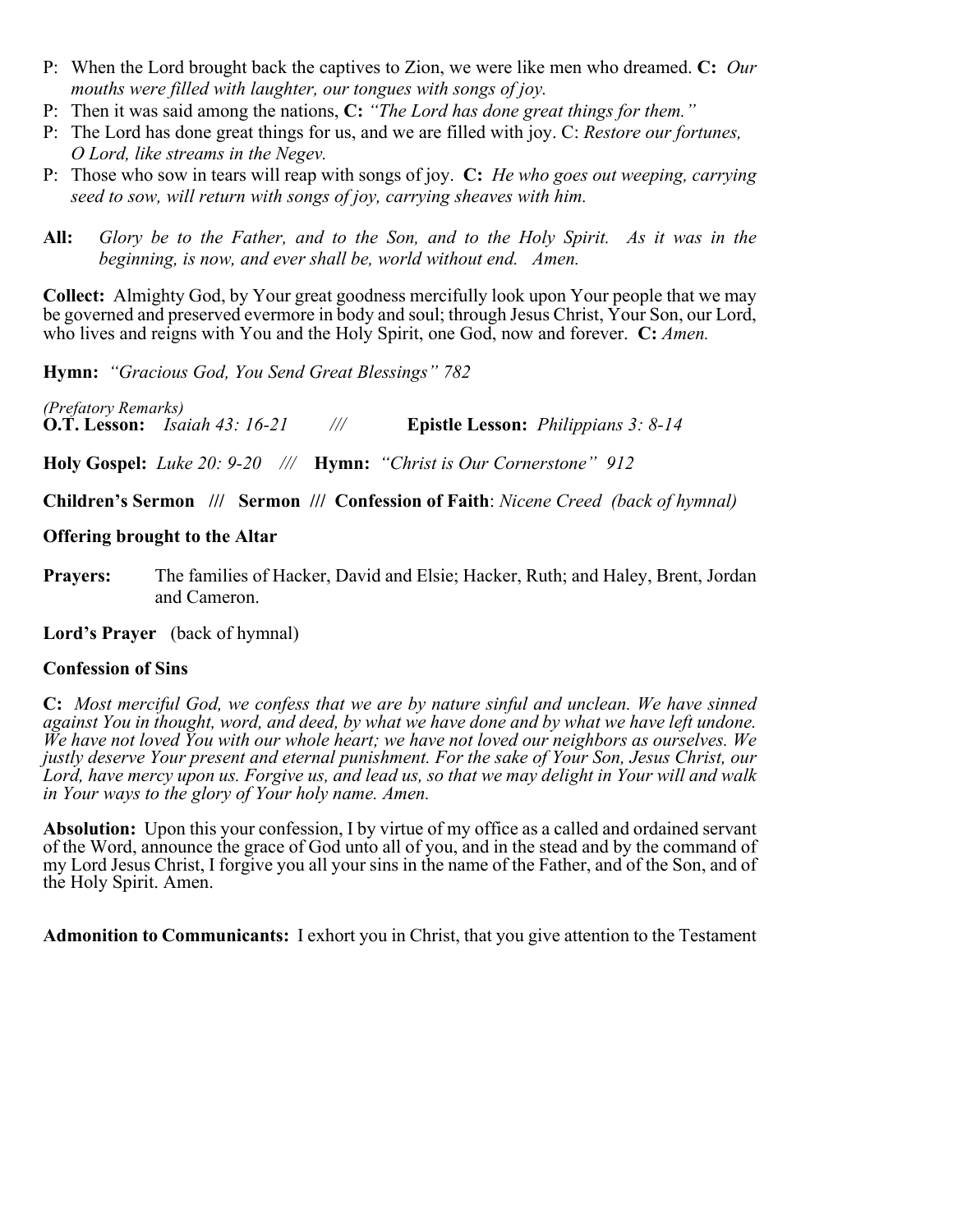of Christ in true faith, and above all take to heart the Words with which Christ presents His body and blood to us for forgiveness. That you take note of, and give thanks for, the boundless love that He showed us when He saved us from the wrath of God, sin, death, and hell by His blood; and that you then externally receive the bread and wine, that is, His body and blood, as a guarantee and pledge. Let us then in His name, according to His command, and with His own Words administer and receive His Sacrament.

#### **Blessing of Elements /// Distribution /// Hymn:** *"Great Is Thy Faithfulness" 809 vs, 1,3*

**Closing Collect:** *Heavenly Father, You grant us Your Spirit to open our eyes and enlighten our minds to serve You and fellow believers; lead us by Your Spirit to enable us to witness of Your love, live according to Your will, bring Your Word of life to others, rejoice in the goodness You have showered upon us, and reflect Your love in how we reach out to others; through Jesus Christ, Your Son, our Lord, who lives and reigns with You and the Holy Spirit, one God, now and forever. Amen.*

### **Benediction**

All hymns used by permission. Lutheran Service Book Hymn License #100014726 Lutheran Service Book Liturgy License #000014726

#### **Kirk Horstmeyer, Pastor Karen Whitehead, Organist**

#### **WHAT THE SCRIPTURES TEACH CONCERNING THE LORD'S SUPPER**

In I Corinthians 11 the Holy Spirit led Paul to write, "This is my body" and "This cup is the new covenant in my blood" to explain the spiritual truth of the Supper: Christ is truly present in His body and blood in the bread and wine. This is a mystery, a Heavenly gift; one we can only understand in faith. Paul further says, "Therefore whoever eats the bread and drinks the cup of the Lord in an unworthy manner, shall be guilty of the body and blood of the Lord" and, "let a man examine himself...for he who eats and drinks, eats and drinks judgment to himself if he does not judge the body rightly." There is no doubt from our Lord's Word, we are receiving His body and blood. The Father offers us forgiveness, unity of faith, strengthening of faith, etc.; it is never our right, we approach His altar only by His invitation. If you are visiting we ask that you please speak with the Pastor before receiving the Lord's Supper. We strive to lovingly carry out our responsibility to ensure the supper remains a blessing for all, never a curse. May His richest blessing be upon you all.

### **THIS WEEK**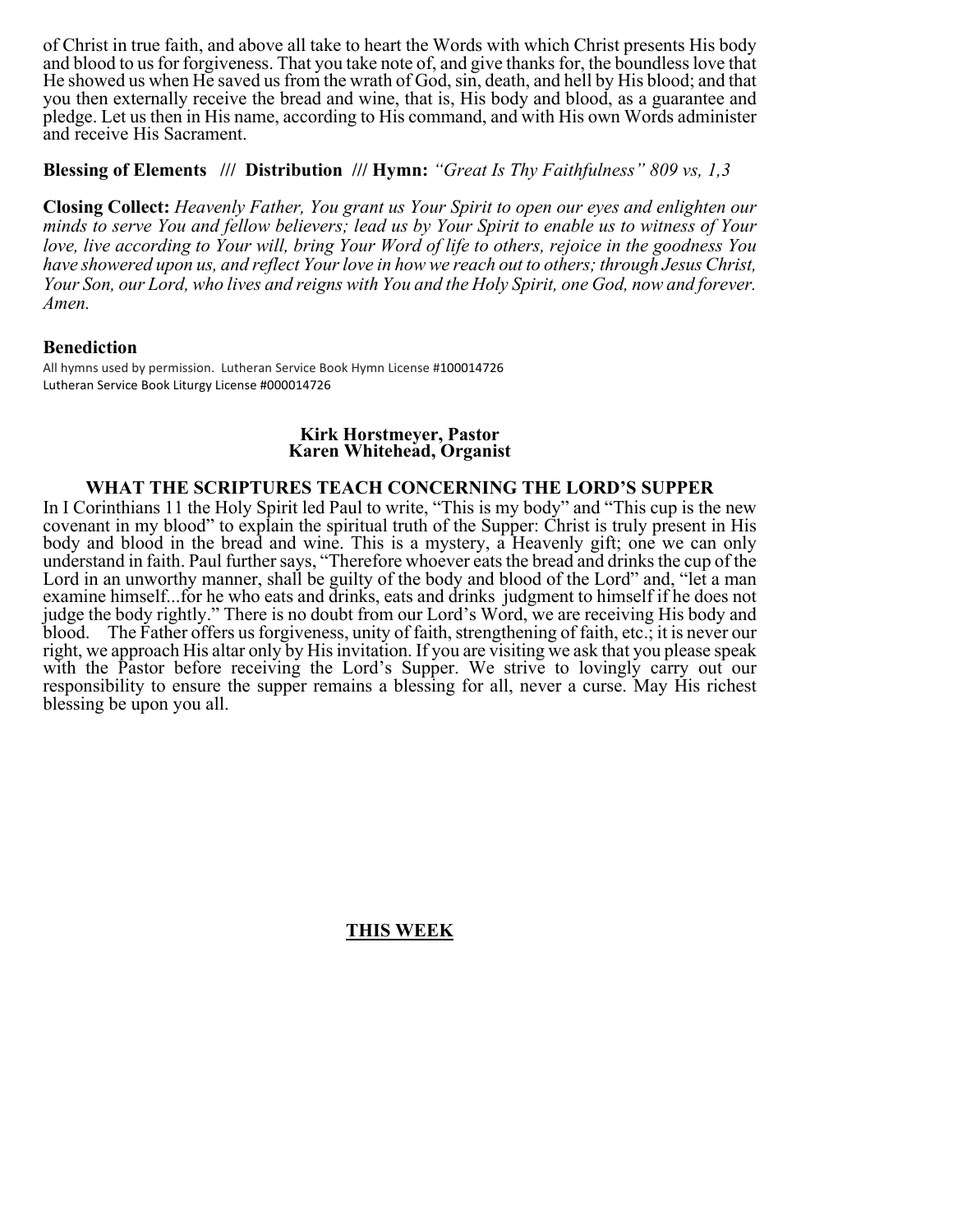| <b>TONIGHT:</b>       | Worship w/HC 5:30 pm, Youth Steak Dinner 6:30 pm                           |
|-----------------------|----------------------------------------------------------------------------|
| <b>SUNDAY:</b>        | Worship w/HC 8 am, SS 9:10 am, Worship w/HC 10:15 am, FISH FRY             |
|                       | <b>MEETING</b> after 10:15 service in Lounge, Youth Steak Dinner following |
|                       | $10:15$ service                                                            |
| <b>TUESDAY:</b>       | Confirmation 6 pm                                                          |
| <b>WEDNESDAY:</b>     | Meal 6:15 pm, Lenten Worship 7 pm                                          |
| <b>THURSDAY:</b>      | Bible Study 9:30 am and 6 pm                                               |
| <b>Next SATURDAY:</b> | Confirmation 9:30 am, Worship w/HC 5:30 pm,                                |
| <b>Next SUNDAY:</b>   | Worship 8 am, SS 9:10 am, Worship 10:15 am                                 |

**WEEKLY ATTENDANCE:** Sat, Mar 19: 64 LS: 55; Sun, Mar 20: 8 am: 96 LS: 23; 10:15 am: 62 LS: 33; Lent Service: 60

**MEMBER PRAYER LIST:** Next Sat and Sun we will be praying for the following: Hamby, Midge; Hawkins, Ron, Julie and Brandon; and Herrmann, Adam, Alysa and Collins.

**VOTER'S MEETING:** There will be a Voter's Meeting on Sunday, April 24 following the 10:15 service in the Lounge. All committees please be represented and all members are welcome to attend.



FISH FRY NEWS: A NEW CHAIRMAN FOR THE **FISH FRY IS NEEDED.** Jeremy Racine is stepping down this year. If you would like to be the General Chairman of the Fish Fry please contact Darlene Welte or Krista Newmaster SOON! Darlene Welte and Jim Wittman will remain in charge of Kitchen, Ed

and Io Furniss will continue with ordering supplies and Krista Newmaster will continue to lead the Chinese Auction. Fish Fry date is Friday, May 6

# **FISH FRY MEETING: SUNDAY, APRIL 3 AFTER THE 10:15 SERVICE IN THE LOUNGE. ALL ARE WELCOME TO ATTEND!**